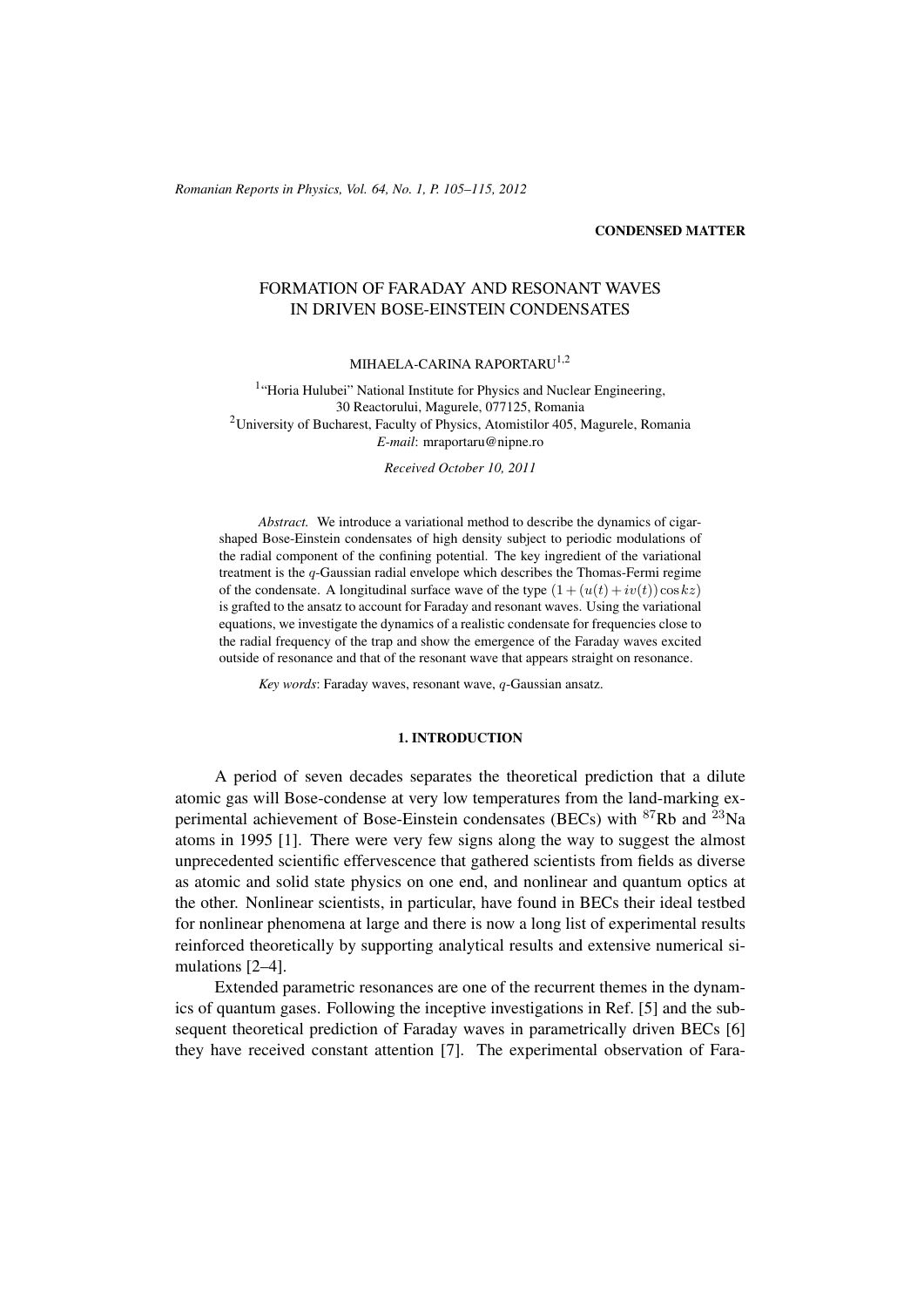day waves in cigar-shaped  $87Rb$  BECs [8] and  $4He$  cells subject to vertical vibrations [9], and the achievement of periodic modulations of the scattering length of a <sup>7</sup>Li BEC [10] represented a supplementary stimulus that greatly catalyzed investigations on this subject. A close look at the recent literature for bosonic systems shows a large number of publications on subjects as diverse as the nonlinear correction to the frequencies of the collective modes of a BEC [11], the path-integral formalism for the dynamics of bosonic gases (see Ref. [12] for a detailed overview), the parametric excitation of "scars" in BECs [13], the complete removal of excitations in BECs subject to time-dependent periodic potentials [14] and the formation of Faraday patterns in low-density, high-density and dipolar BECs [15–17].

Investigations into the properties of BECs loaded into optical lattices [18] have uncovered a wide range of nonlinear phenomena that includes loops in the condensate band structure, trains of solitons and period doubled states [19, 20]. The suppression of Faraday waves in BECs loaded into strong optical lattices, in particular, was shown through numerical simulations in Ref. [21] using mainly a homogeneous setting. On the fermionic side, the properties of Faraday waves in superfluid fermionic gases have been discussed in Refs. [22, 23] and the amplification of the spin-charge separation in one-dimensional fermionic systems by means of parametric resonances has been shown in Ref. [24].

The large number of theoretical investigations into the nonlinear dynamics of BECs stems from the well-established accuracy of the Gross-Pitaevskii (GP) equation that governs the  $T = 0$  K dynamics of the condensate. A mathematically identical equation has been used in nonlinear optics to describe quasi-monochromatic wave trains propagating in nonlinear optical media and it has been shown that it supports numerous stable nonlinear waveforms in one-, two- and three-dimensional conservative [25] and dissipative [26] physical settings; for a comprehensive review see Ref. [27].

There is now a large number of numerical recipes that can solve the GP equation in one-, two- and three-dimensional settings (see, for instance, Ref. [28]), while for analytic results one can choose between effectively one- and two-dimensional non-polynomial Schrödinger equations [29,30], discrete nonlinear Schrödinger equations [31] and numerous variational treatments [32]. As most experimental setups use high-density condensates, the most attractive variational methods are those tailored around q-Gaussian functions [33–35] which are known to give the correct hydrodynamic description of the condensate [36]. These  $q$ -Gaussian variational treatments have had notable successes in describing the ground state properties of the condensate [33–35] along with its resonant and non-resonant dynamics [36], and, what is even more interesting, can describe the condensate midway between the low- and the high-density regime where all other methods fail.

In this work we extend a previous treatment of surface waves [37] to describe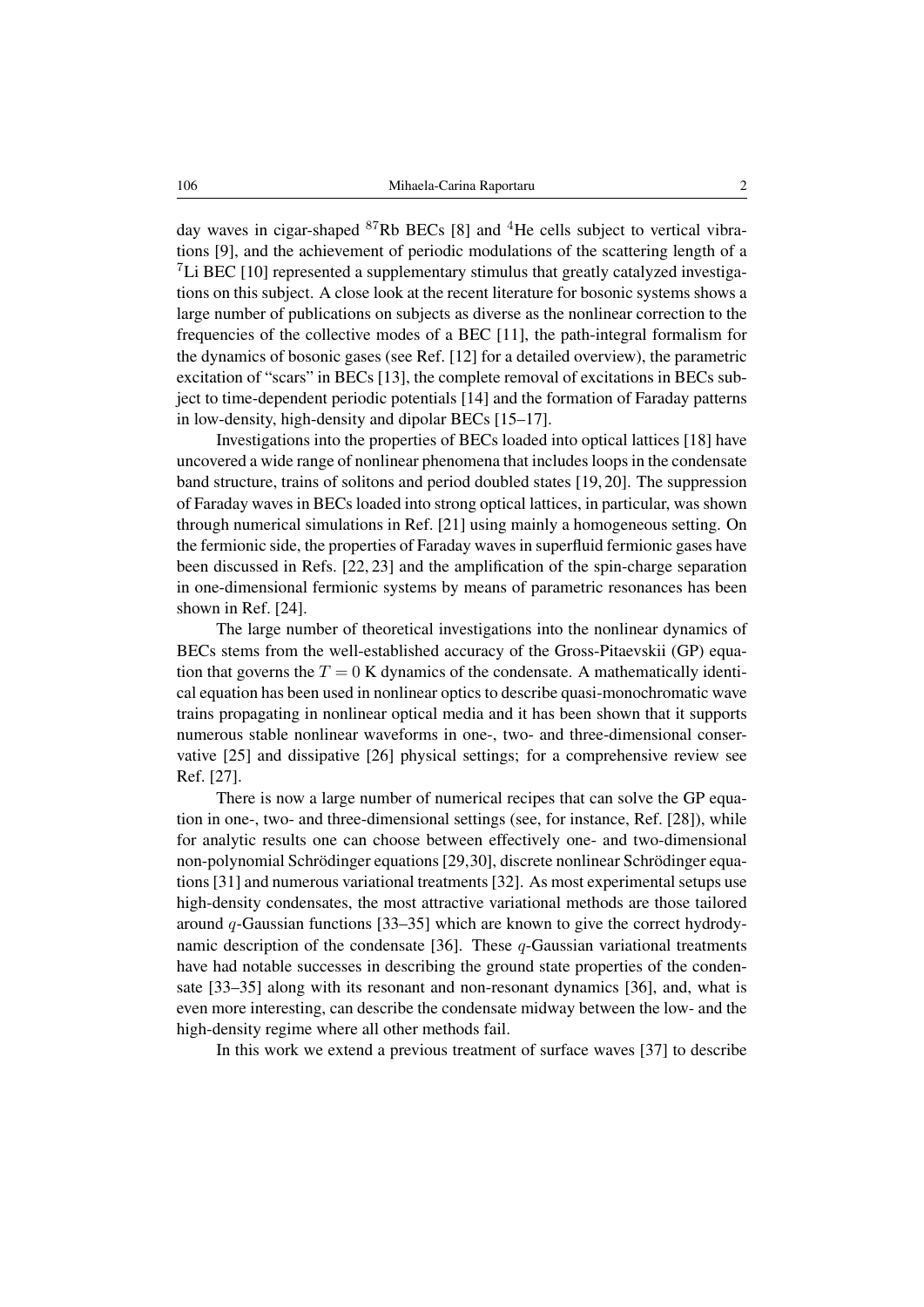the emergence of Faraday and resonant waves in driven Bose-Einstein condensates that have longitudinal homogeneity [38]. The key ingredient of the current treatment is the *q*-Gaussian transverse envelope which accurately describes the dynamics of BECs with large numbers of atoms an aspect that has been neglected in concurrent works [39]. A related treatment has been used in the past to investigate the dynamics of loosely bound two-dimensional solitons in BECs loaded into optical lattices [40]. The rest of the paper is structured as follows: In Section II we introduce the variational recipe and derive the Euler-Lagrange equations, while in Section III we present the numerical results. Finally, in Section IV we gather the main conclusions and present suggestions for future experiment.

#### 2. VARIATIONAL TREATMENT

Starting from the Lagrangian density of a trapped BEC (written herein with  $\hbar = m = 1$ 

$$
\mathcal{L}(\mathbf{r},t) = \frac{i}{2} \left( \psi(\mathbf{r},t) \frac{\partial \psi^*(\mathbf{r},t)}{\partial t} - \psi^*(\mathbf{r},t) \frac{\partial \psi(\mathbf{r},t)}{\partial t} \right) + \frac{1}{2} |\nabla \psi(\mathbf{r},t)|^2 + V(\mathbf{r},t) |\psi(\mathbf{r},t)|^2 + \frac{g(t)N}{2} |\psi(\mathbf{r},t)|^4 \quad (1)
$$

and using the trial wave function

$$
\psi(r,z,t) = \left[\frac{k(3-q)}{2\pi^2(2+u(t)^2+v(t)^2)w(t)^2}\right]^{1/2} \left[1-\frac{r^2(1-q)}{2w^2(t)}\right]^{1/1-q}
$$
  
× exp [ir<sup>2</sup>α(t)] [1+ (u(t)+iv(t))cos(kz)] (2)

one can integrate out the radial and the longitudinal components which leads to the following Lagrangian

$$
L(t) = -\frac{2g\pi\rho(q-3)^2 \left[8 - 3u^4(t) - 8v^2(t) + 3v^4(t) + 6u^2(t)\left(4 + v^2(t)\right)\right]}{16\pi^2(q-5)\left[2 + u^2(t) + v^2(t)\right]^2 w_r^2(t)}
$$
  
+ 
$$
\frac{\Omega^2(t)w^2(t)}{4 - 2q} + \left\{(6 + 2q)(q-2) + (q-2)v^2(t)(3 - q) + k^2(1 + q)w^2(t) - (4 + q)\left[2 + v^2(t)w^4(t)\alpha^2(t)\right] + u^2(t)(3 - q)(2 + q) + (1 - q)w^2(t)\left[k^2(q-2) - 4w^2(t)\alpha^2(t)\right]\right\}
$$
  
+ 
$$
\times \left\{2(q-2)(1+q)\left[2 + u^2(t) + v^2(t)\right]w^2(t)\right\}
$$
 (3)  
(3)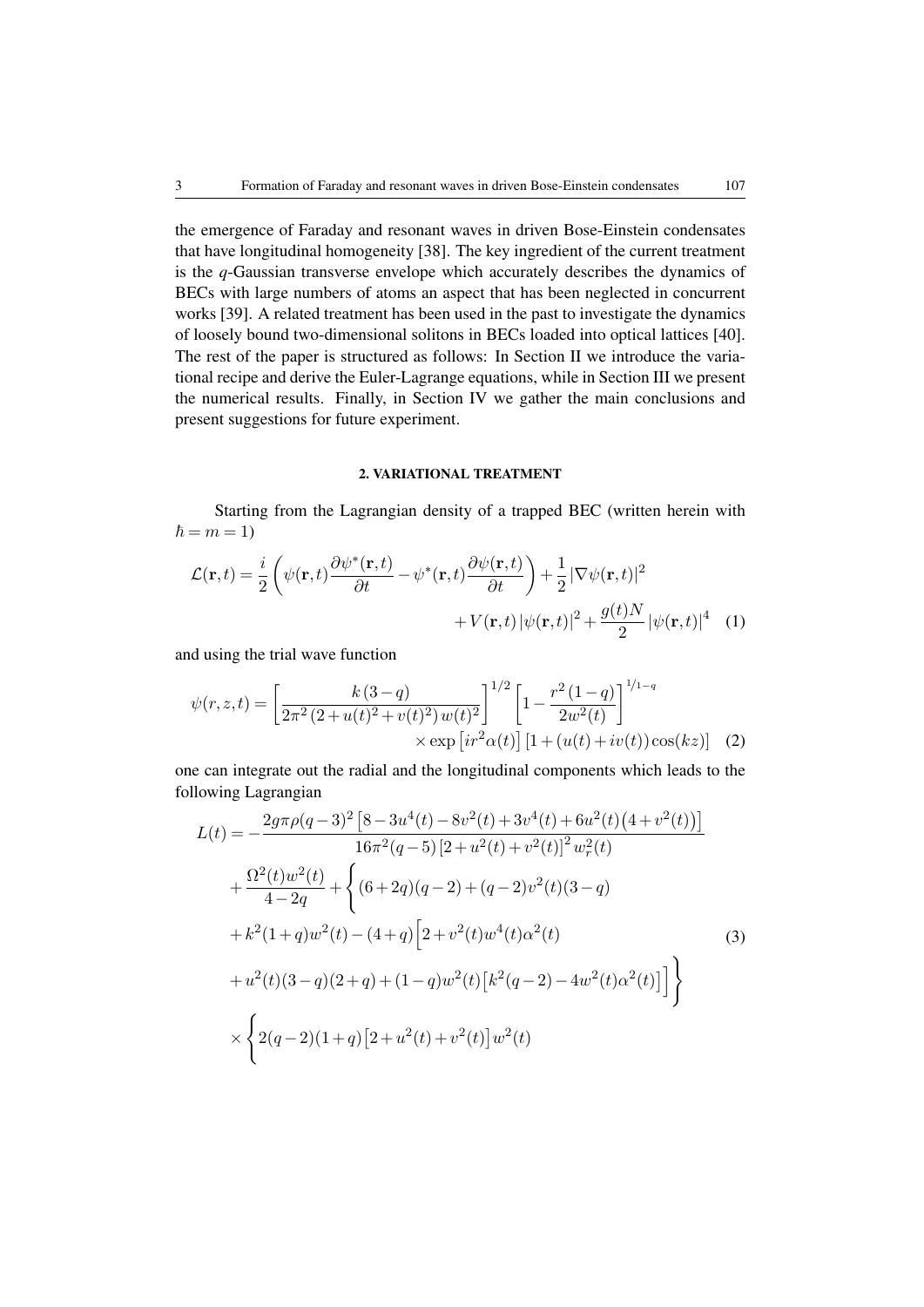$$
+\frac{-v(t)\dot{u}(t)+u(t)\dot{v}(t)}{2+u^2(t)+v^2(t)}-\frac{w^2(t)\dot{\alpha}(t)}{q-2}\Bigg\}^{-1}.
$$

Our ansatz (and the ensuing Lagrangian) covers longitudinally-homogeneous, cigarshaped BECs subject to isotropic transverse confinement. More refined treatments include a longitudinal envelope to cover the weak longitudinal trapping that exists in most experimental setups. In this work we have chosen to omit longitudinal envelopes of finite spatial extent due to the spurious resonances that appear between the length of the condensate and the period of the surface wave. Applying the Euler-Lagrange equations

$$
\frac{\mathrm{d}}{\mathrm{d}t} \left( \frac{\partial L}{\partial \dot{y}} \right) - \frac{\partial L}{\partial y} = 0,\tag{4}
$$

with  $y \in \{q, w, \alpha, v, u\}$  one obtains the following variational equations, namely

$$
-\frac{(7-q)(3-q)\rho g}{2\pi(q-5)^2} - \frac{4}{(1+q)^2} + \frac{\Omega^2(t)w^4(t)}{(q-2)^2} = 0
$$
\n(5)

for q and

$$
\dot{\alpha}(t) = \frac{1}{w(t)}(q-2)\left(\frac{g(q-3)^2 \rho}{2\pi(5-q)w^3(t)} - \frac{\Omega^2(t)w(t)}{2-q} - \frac{8w(t)\alpha^2(t)}{(q-2)} + \frac{4w^4(t)\alpha^2(t)}{(q-2)w^3(t)} + \frac{6-5q+q^2}{(q-2)(1+q)w^3(t)}\right)
$$
\n(6)

$$
\dot{w}(t) = 2w(t)\alpha(t) \tag{7}
$$

$$
\dot{v}(t) = \frac{g(q-3)^2 \rho u(t)}{\pi (q-5)w^2(t)} - \frac{k^2}{2}u(t)
$$
\n(8)

$$
\dot{u}(t) = \frac{k^2}{2}v(t) \tag{9}
$$

for w,  $\alpha$ , u and v, respectively. Equations (6)–(9) describe the dynamics of the bulk and the formation of the surface wave for a generic condensate, the radial density distribution of the bulk being set by  $q$  through the algebraic constraint in equation (5). The algebraic nature of the constraint that sets the radial density distribution is due to q not having a canonically conjugate variable (for example, a phase), which we have intentionally omitted for reasons of analytical tractability. In fact, the slightest change of the ansatz turns the Lagrangian analytically intractable and one is left only with direct variational methods which have the same lack of transparency as the numerical solution of the original GP equation. A detailed discussion on the solutions of equation (5) is presented in Ref. [36]. Here let us mention that for  $q = 1$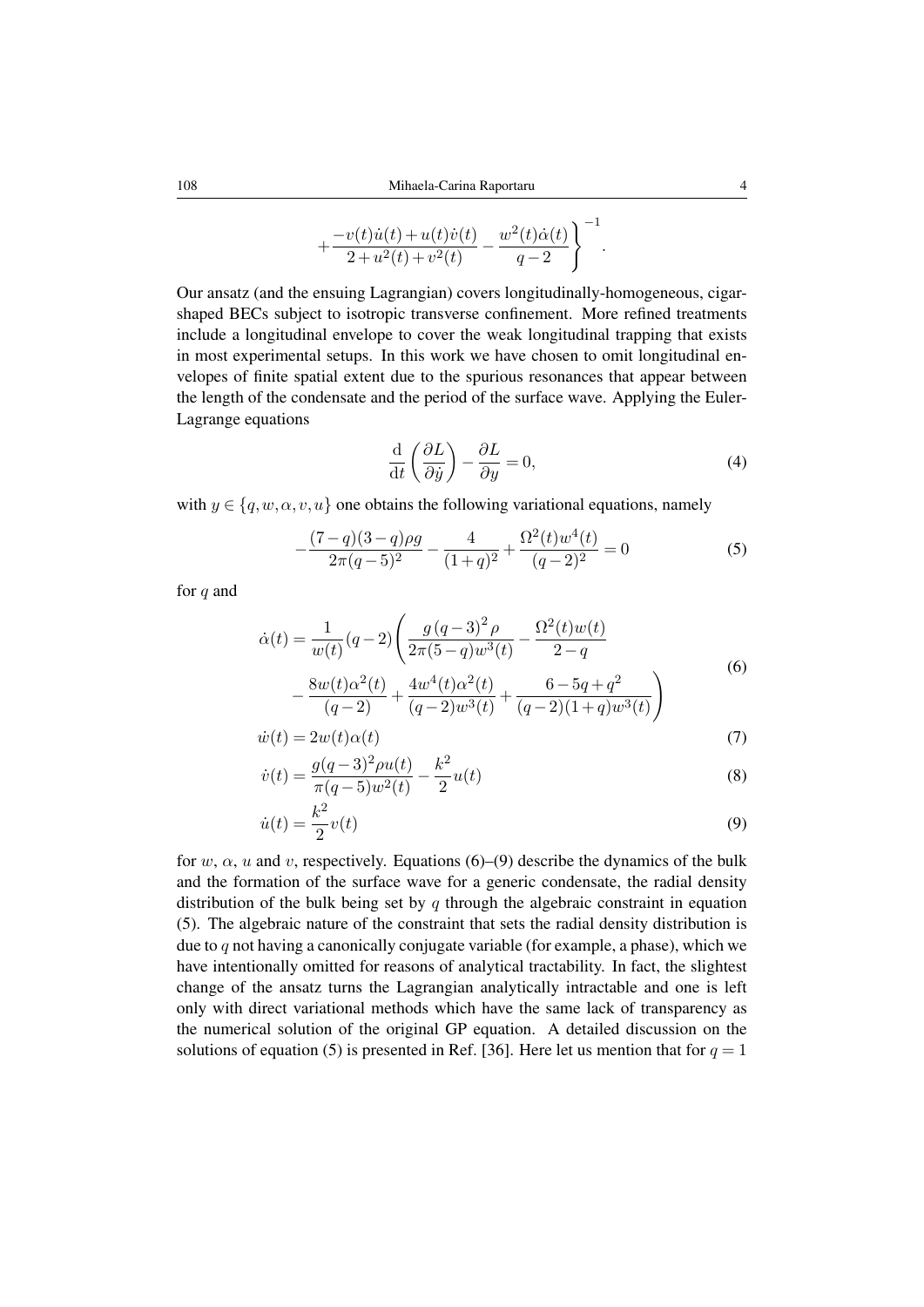equation (6) reduces to

$$
\dot{\alpha}(t) = \frac{g\rho}{4\pi w^4(t)} - \frac{\Omega^2(t)}{2} - 2\alpha^2(t) + \frac{1}{2w^4(t)}\tag{10}
$$

which has been used in Ref. [38] to describe the formation of resonant waves in low-density condensates, while for  $q = -1$  the last term in equation (6) becomes singular. This singularity corresponds to the divergence of the kinetic energy close to the surface of the condensate that is typical for the Thomas-Fermi approximation. The radial density distribution of the bulk has little impact on the formation of the longitudinal surface wave as one can see from the dynamics of  $v(t)$  for  $q = 1$ 

$$
\dot{v}(t) = -\frac{g\rho u(t)}{\pi w^2(t)} - \frac{k}{2}u(t)
$$
\n(11)

and  $q = -1$ 

$$
\dot{v}(t) = -\frac{8g\rho u(t)}{3\pi w^2(t)} - \frac{k^2}{2}u(t). \tag{12}
$$

Outside of the radial resonance, that is  $\omega \neq \Omega$ , we can approximate the solution of (6) and (7) as

$$
w(t) \approx \left[ \frac{\left(6 - 5q + q^2\right) \left(g \rho (3 + 2q - q^2) + 2\pi (5 - q)\right)}{2\pi \Omega^2 \left(5 + 4q - q^2\right) \left(1 + \epsilon \sin t \omega\right)^2} \right]^{1/4}.
$$
 (13)

Using (13) in (8) we then recast equations (8) and (9) in the form of a generic Mathieu equation

$$
\ddot{u}(t) + u(t) \left[ a(k,\omega) + b(k,\omega) \sin 2\tau \right] = 0,\t(14)
$$

where

$$
a(k,\omega) = \frac{2k^2}{\omega^2} \left( \frac{k^2}{2} + \sqrt{\frac{2}{\pi}} \frac{\rho g \Omega (q-3)^{3/2} \sqrt{(q-5)(1+q)}}{(q-5)\sqrt{(q-2)\left[g\rho(q-3)(1+q)+2\pi(q-5)\right]}} \right), \quad (15)
$$

$$
b(k,\omega) = \sqrt{\frac{2}{\pi}} \frac{2k^2 \epsilon g \rho \Omega (q-3)^{3/2} \sqrt{(q-5)(1+q)}}{\omega^2 (q-5) \sqrt{(q-2) \left[ g \rho (q-3)(1+q) + 2\pi (q-5) \right]}} ,\tag{16}
$$

and  $\omega t = 2\tau$ . The waves observed experimentally correspond to the most unstable solutions of equation (14) which, for small positive values of  $b(k,\omega)$ , are known from the stability analysis of Mathieu equations to be given by  $a(k,\omega) = 1$  [41]. As for small values of  $b(k, \omega)$  one can easily check that equation (14) has solutions of the form sin( $\sqrt{a\tau}$ ) and cos( $\sqrt{a\tau}$ ), the most unstable solutions have a frequency half that of the parametric drive and are usually referred to as Faraday waves. These waves have a long honored history which goes back to to Ernst Chladni's "beautiful series of forms assumed by sand, fillings, or other grains when lying upon vibrating plates" that "are so striking as to be recalled to the minds of those who have seen them by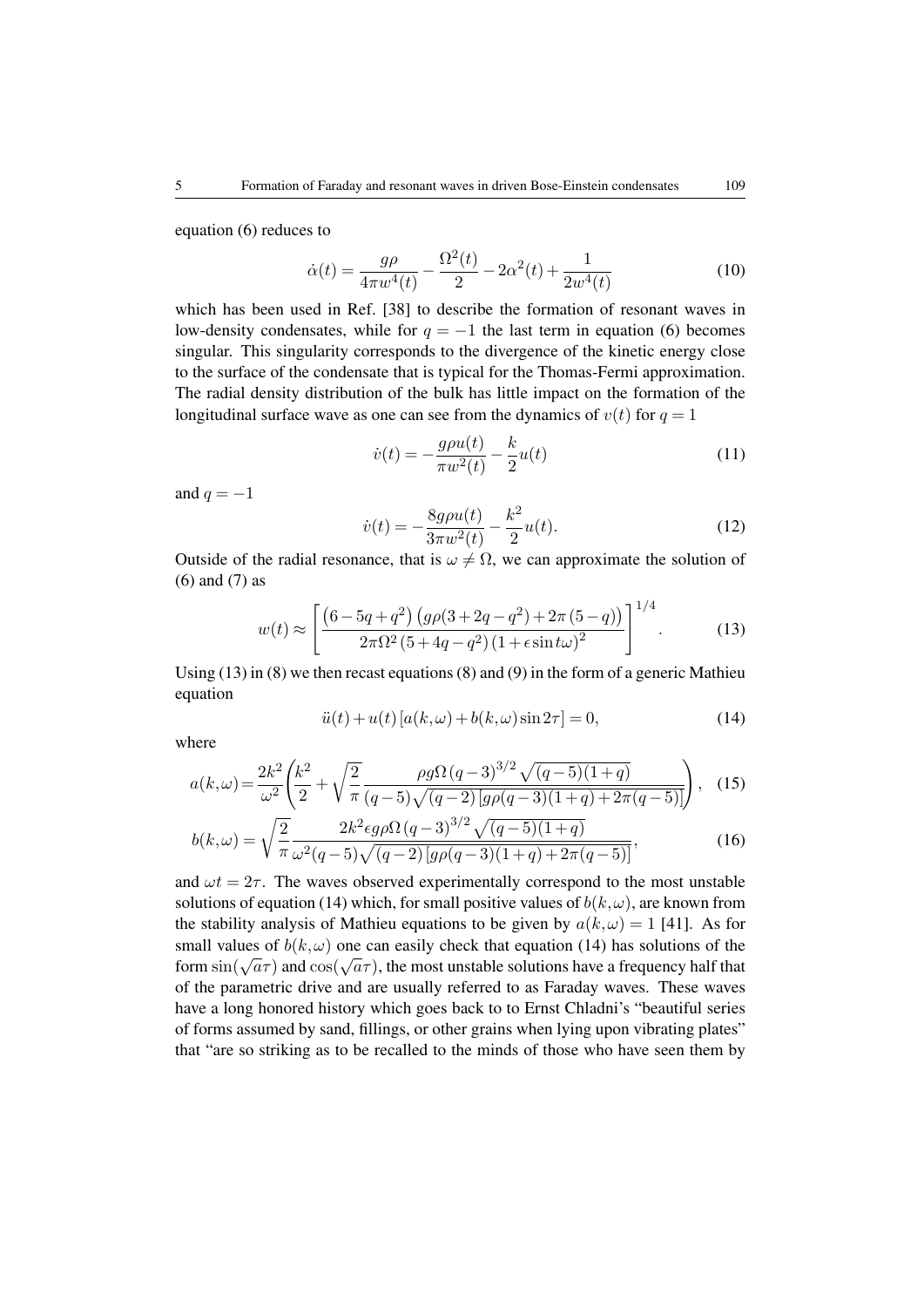the slightest reference", Hans Christian Ørsted's experiments with lycopodium light powders, and Michael Faraday's "crispations" seen in "fluids in contact with vibrating surfaces" [42]. The prototypical example of parametric wave amplification is that of a shallow contained filled with liquid that is oscillated in the vertical direction, a setting in which the acceleration periodically modulates the effective gravity and for drives of sufficiently large amplitudes a surface wave instability occurs with frequency one half that of the drive. The Faraday wave is the most unstable surface wave outside of the radial resonance, but in the vicinity of  $\omega = \Omega$  the approximation for  $w(t)$  breaks down, equation (14) includes the contribution of the higher harmonics (of very small amplitude) and a different surface wave emerges. This surface wave appears due to the resonant energy transfer [43] between the bulk of the condensate and the surface wave which sets  $a(k,\omega) = 2^2$  such that the frequency with which the surface wave oscillates is equal with that of the radial breathing mode.

Solving analytically  $a(k,\omega) = n^2$  one finds

$$
k = \left\{ \sqrt{2}g(3-q)^{3/2}\Omega\rho\sqrt{-H(q)(1+q)(g\rho(3-q)(q-1)+2\pi(q-5))} - \left[H(q)(g\rho(q-3)(1+q)+2\pi(q-5))\left(2g^2\Omega^2\rho^2(q-3)^3(1+q)\right) + gn^2\pi\rho\omega^2H(q)(q-3)(1+q)+2n^2\pi^2\omega^2(q-5)^2(q-2)\right)\right]^{1/2} \right\}^{1/2}
$$
\n
$$
\times \left(\pi^{1/4}H(q)[g\rho(q-3)(1+q)+2\pi(q-5)]\right)^{-1},
$$
\n(17)

where  $H(q) = (5 - q)(2 - q)$ . Similar dispersion relations have been derived in Refs. [15, 16] for Faraday waves (that is,  $n = 1$ ) by perturbing the ground state of a cigar-shaped BEC. These relations, however, rely on a wave function which is not normalized and does not minimize the Lagrangian, therefore the results are slightly fortuitous.

#### 3. RESULTS

Solving numerically the equations (6)-(9) using a standard 4-5 embedded Runge-Kutta method we obtain the dynamics of the bulk of the condensate and that of the surface wave. Analyzing

$$
A(t) = n(0, t) - n\left(\frac{\pi}{k}, t\right)
$$
\n(18)

$$
=\frac{4ku(t)}{\pi(2+u^2(t)+v^2(t))},
$$
\n(19)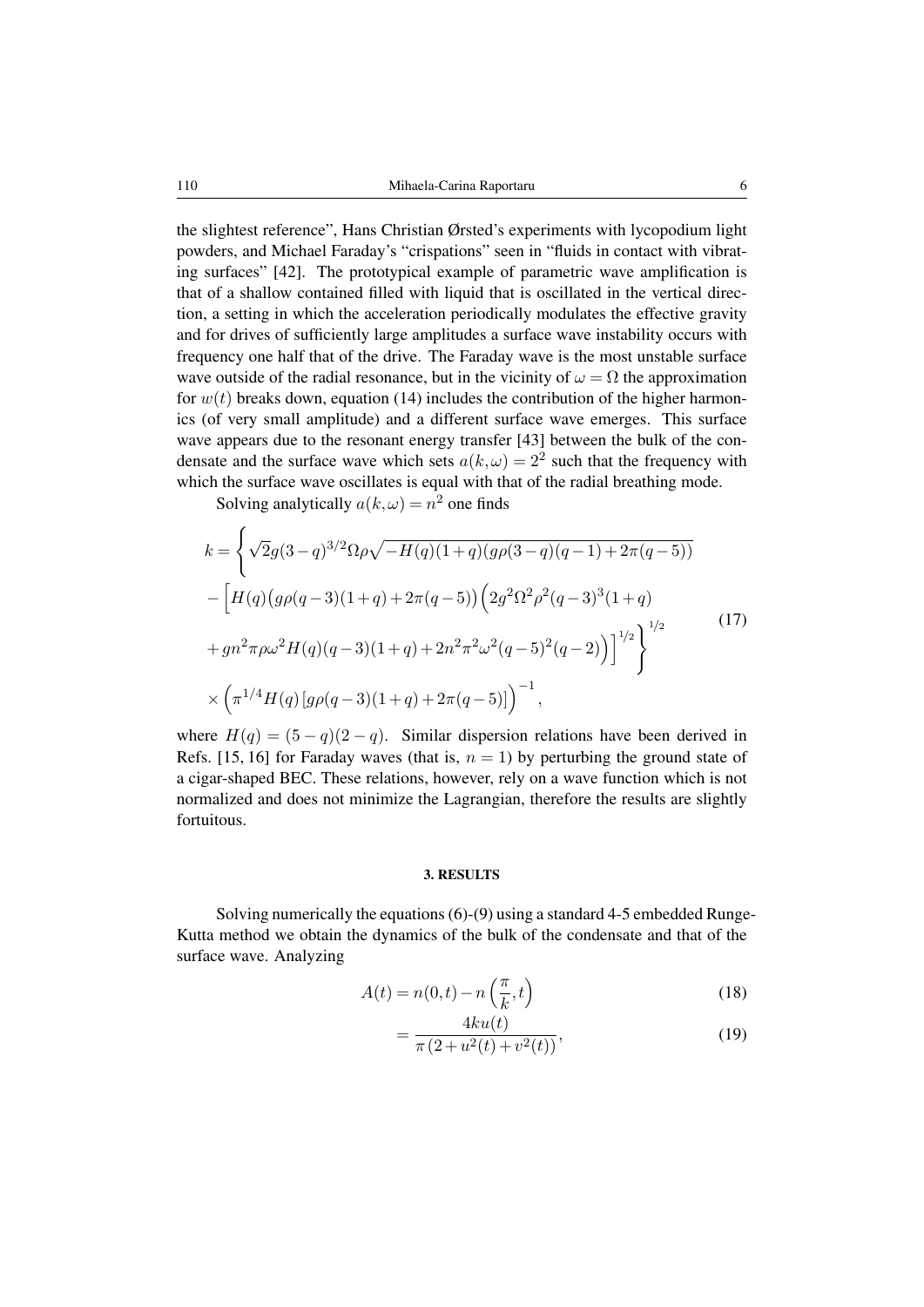

Fig. 1 – The dynamics of  $u(t)$  for the Faraday and resonant wave in an experimental setup of  $N = 5 \cdot 10^5$  atoms of <sup>87</sup>Rb,  $L = 180 \mu$ m,  $\Omega = 160.5(2\pi)$  Hz and  $\epsilon = 0.1$  for  $\omega = 146(2\pi)$  Hz and  $\omega = 174(2\pi)$  Hz respectively. Notice in both figures that the Faraday wave emerges considerably faster than the resonant wave and exhibits an almost exponential blow-out.

where

$$
n(z,t) = \int_0^{\frac{\sqrt{2}w(t)}{\sqrt{1-q}}} dr 2\pi r |\psi|^2,
$$
 (20)

we see that  $u(t)$  is a good indicator for the formation of the surface wave. Consequently, to analyze the emergence of the Faraday and the resonant wave we plot in Figs. 1–4  $u(t)$  for the two waves, straight on and in a vicinity of the radial resonance using a realistic experimental setup of  $N = 5 \cdot 10^5$  atoms of <sup>87</sup>Rb,  $L = 180$  $\mu$ m,  $\Omega = 160.5(2\pi)$  Hz and  $\epsilon = 0.1$ . This setting corresponds to that used in Ref. [8], with the difference that we consider for simplicity a condensate with longitudinal homogeneity and compute the spatial extent of the condensate using a Thomas-Fermi approximation. The radial distribution was determined from the numerical solution of equation (5) which yields (to four digits) an equilibrium value  $q = 0.0822$  that indicates that the condensate is well within the high-density regime [36].

The main message conveyed by Figs. 1-4 is that for modulation frequencies different from the radial trapping frequency the Faraday waves emerge faster than the resonant wave, while straight at resonance the resonant wave blows out exponentially and masks the Faraday wave. In a vicinity of the resonance the two waves have similar instability onset times.

Computing  $s_F / s_R = k_R / k_F$  using equation (17), namely the ratio between the period of the Faraday wave and that of the resonant wave, one sees in Fig. 5 that for all frequencies of interest the period of the Faraday wave is roughly twice that of the resonant wave.

Let us emphasize that our model does not describe the real interplay between the two waves and only captures the formation of individual surface waves. In fact, the scattered experimental data reported in Ref. [8] for the observed period of the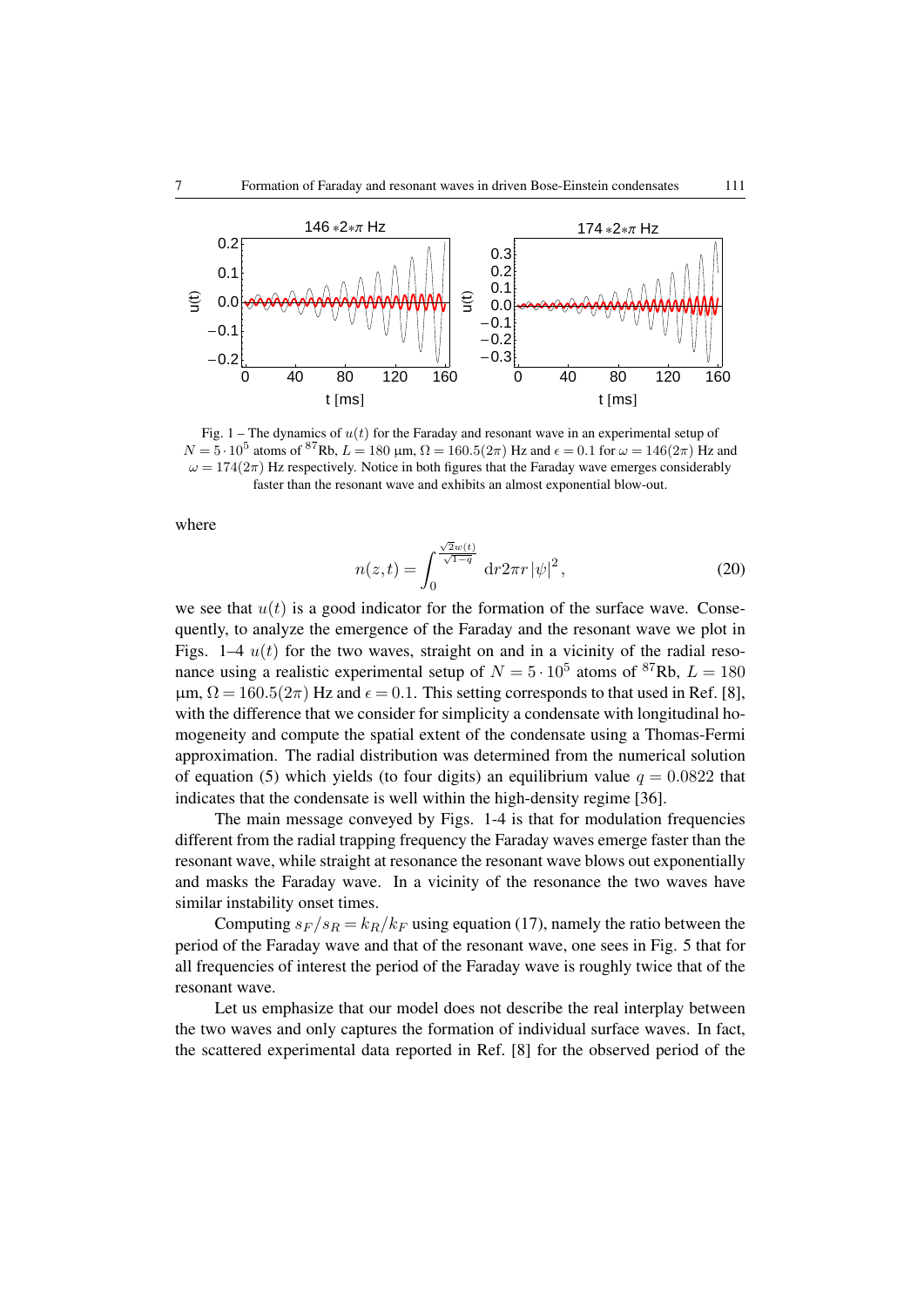

Fig. 2 – The dynamics of  $u(t)$  for the Faraday and resonant wave for  $\omega = 160(2\pi)$  Hz. Same experimental setup as in Fig. 1. Notice that the resonant wave emerges exponentially fast and it completely masks the Faraday wave. This behavior is typical for resonant forcing and is due to a resonant energy transfer between the collective mode of the bulk and the emergent surface wave.



Fig. 3 – The dynamics of  $u(t)$  for the Faraday and resonant wave for  $\omega = 156(2\pi)$  Hz and  $\omega = 164(2\pi)$  Hz respectively. Same experimental setup as in Fig. 1. Notice in both figures that the Faraday and the resonant wave have comparable instability onset-times, even though the resonant wave emerges somewhat faster. The two figures pertain to the scattered experimental data for the observed period of the surface wave before and after resonance that was reported in Ref. [8].

surface wave before and after resonance suggests the coexistence of the two waves, while our model only shows that the two waves have similar instability onset-times (see Fig. 4). A more realistic model should include two surface waves of arbitrary periods, but such a variational model yields a Whittaker-Hill-type equation for which the Floquet exponents (and therefore the unstable solutions) are not known analytically. The present variational model represents a trade off between the analytical tractability of the one-component surface wave and the accurate description of the dynamics of the bulk of the condensate.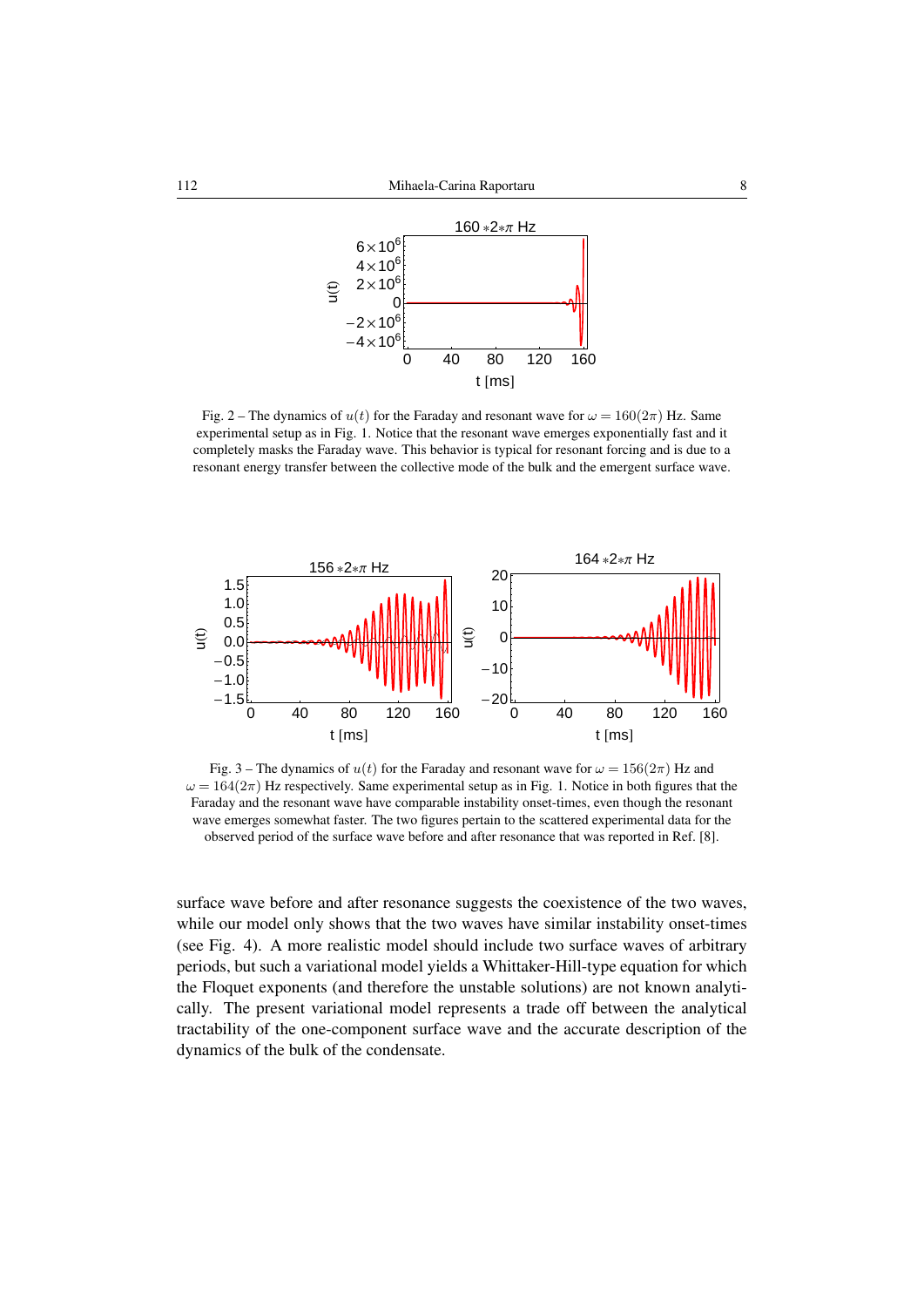

Fig. 4 – The dynamics of  $u(t)$  for the Faraday and resonant wave for  $\omega = 152(2\pi)$  Hz and  $\omega = 168(2\pi)$  Hz respectively. Same experimental setup as in Fig. 1. Notice in both figures that the Faraday and resonant wave have similar instability onset-times and none of the waves has exponential blow-out.



Fig. 5 – The ratio between the period of the Faraday wave and that of the resonant wave.

## 4. CONCLUSIONS

In conclusion we have shown by variational means that a cigar-shaped condensate subject to periodic modulation of the radial confinement will exhibit longitudinal Faraday waves for modulation frequencies different from the radial trapping frequency, while straight at resonance the resonant wave blows out exponentially and masks the Faraday wave. In a vicinity of the resonance the two wave have similar instability onset times and the existing experimental data suggests that the waves coexist. A more detailed experimental investigation of the resonant regime is needed and we suggest that the condensate is probed after 50 ms or so such that the surface wave is fully formed.

*Acknowledgements.* The author thanks Virgil Băran, Mihnea Dulea, Antun Balaž, Dumitru Mihalache and Alex Nicolin for fruitful discussions over the past year. This work was supported in part by the European Commission under EU FP7 project HP-SEE (under contract number 261499) and ANCS project PN 09370104/2009.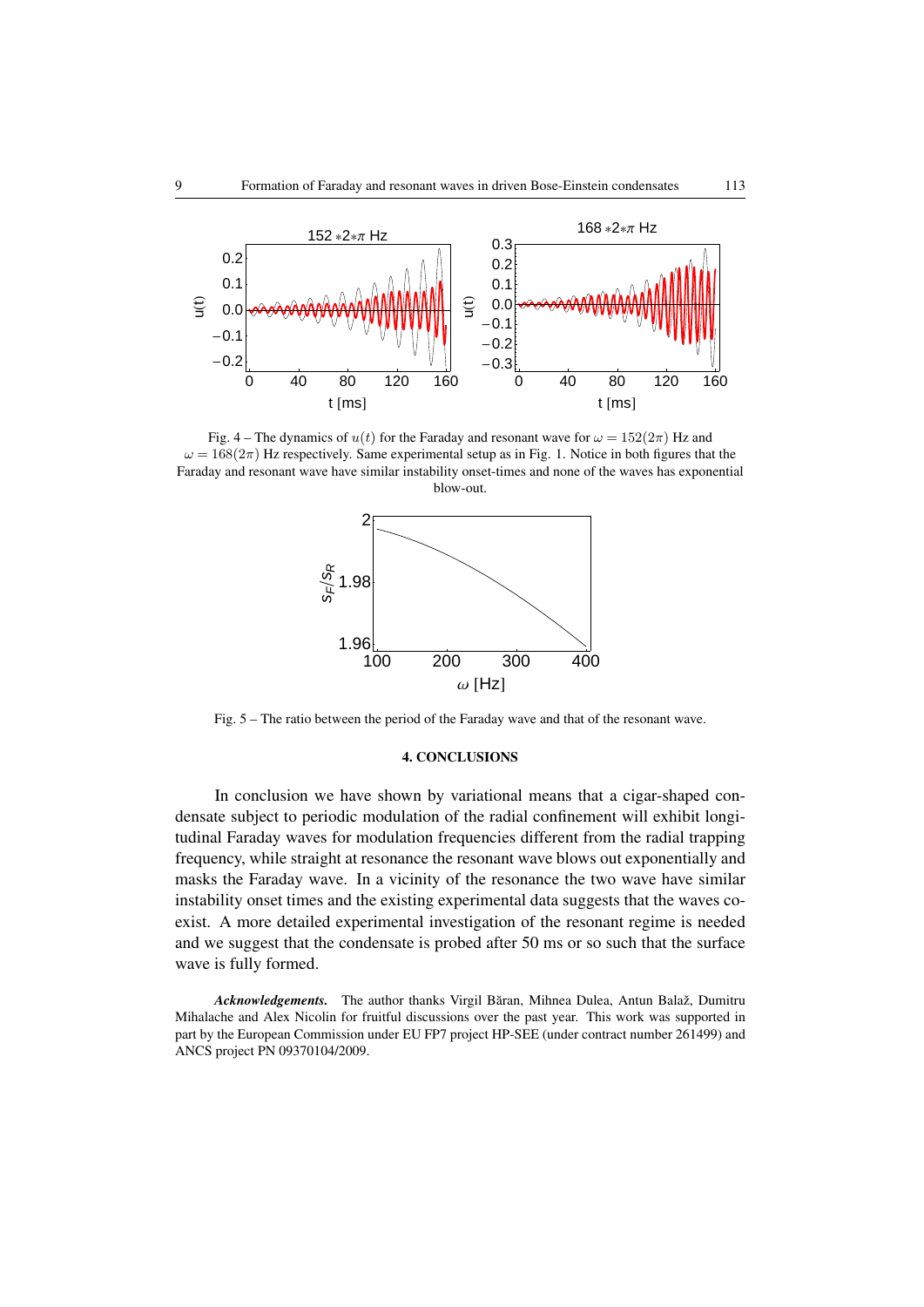#### **REFERENCES**

- 1. C.J. Pethick, H. Smith, *Bose-Einstein Condensation in Dilute Gases* (Cambridge University Press, Cambridge, 2008).
- 2. P.G. Kevrekidis, D.J. Frantzeskakis, R. Carretero-González (Eds.), *Emergent Nonlinear Phenomena in Bose-Einstein Condensates* (Springer-Verlag, Berlin, 2008); R. Carretero-González, D.J. Frantzeskakis, P.G. Kevrekidis, Nonlinearity 21, R139 (2008).
- 3. D.J. Frantzeskakis, J. Phys. A: Math. Theor. 43, 213001 (2010).
- 4. Y.V. Kartashov, B.A. Malomed, L. Torner, Rev. Mod. Phys. 83, 247 (2011).
- 5. J.J. García-Ripoll, V.M. Pérez-García, P. Torres, Phys. Rev. Lett. 83, 1715 (1999).
- 6. K. Staliunas, S. Longhi, G.J. de Valcárcel, Phys. Rev. Lett. 89, 210406 (2002); K. Staliunas, S. Longhi, G.J. de Valcárcel, Phys. Rev. A 70, 011601(R) (2004).
- 7. M. Kramer, C. Tozzo, F. Dalfovo, Phys. Rev. A 71, 061602(R) (2005); C. Tozzo, M. Kramer, F. Dalfovo, Phys. Rev. A 72, 023613 (2005); M. Modugno, C. Tozzo, F. Dalfovo, Phys. Rev. A 74, 061601(R) (2006).
- 8. P. Engels, C. Atherton, M.A. Hoefer, Phys. Rev. Lett. 98, 095301 (2007).
- 9. H. Abe, T. Ueda, M. Morikawa, Y. Saitoh, R. Nomura, and Y. Okuda, Phys. Rev. E 76, 046305 (2007); T. Ueda, H. Abe, Y. Saitoh, R. Nomura and Y. Okuda, J. Low Temp. Phys. 148, 553 (2007).
- 10. S.E. Pollack, D. Dries, R.G. Hulet, K.M.F. Magalhaes, E.A.L. Henn, E.R.F. Ramos, M.A. Caracanhas, V.S. Bagnato, Phys. Rev. A 81, 053627 (2010).
- 11. I. Vidanović, A. Balaž, H. Al-Jibbouri, A. Pelster, Phys. Rev. A 84, 013618 (2011).
- 12. A. Balaž, A. Bogojević, I. Vidanović, and A. Pelster, Phys. Rev. E 79, 036701 (2009); I. Vidanović, A. Bogojević, A. Balaž, A. Belić, Phys. Rev. E 80, 066706 (2009); A. Balaž, I. Vidanović, A. Bogojević, and A. Pelster, Phys. Lett. A 374, 1539 (2010); A. Balaž, I. Vidanović, A. Bogojević, A. Belić, and A. Pelster, J. Stat. Mech., P03004 (2011); A. Balaž, I. Vidanović, A. Bogojević, A. Belić, and A. Pelster, J. Stat. Mech., P03005 (2011).
- 13. N. Katz and O. Agam, New J. Phys. 12, 073020 (2010).
- 14. K. Staliunas, Phys. Rev. A 84, 013626 (2011).
- 15. A.I. Nicolin, R. Carretero-González, and P.G. Kevrekidis, Phys. Rev. A 76, 063609 (2007).
- 16. A.I. Nicolin, M.C. Raportaru, Physica A 389, 4663 (2010).
- 17. R. Nath, L. Santos, Phys. Rev. A 81, 033626 (2010).
- 18. O. Morsch, M. Oberthaler, Rev. Mod. Phys. 78, 179 (2006).
- 19. B. Wu and Q. Niu, Phys. Rev. A 61, 023402 (2000); B. Wu, R.B. Diener, and Q. Niu, Phys. Rev. A 65, 025601 (2002).
- 20. D. Diakonov, L.M. Jensen, C.J. Pethick, H. Smith, Phys. Rev. A 66, 013604 (2002); M. Machholm, C.J. Pethick, H. Smith, Phys. Rev. A 67, 053613 (2003); M. Machholm, A. Nicolin, C.J. Pethick, H. Smith, Phys. Rev. A 69, 043604 (2004).
- 21. P. Capuzzi, M. Gattobigio, P. Vignolo, Phys. Rev. A 83, 013603 (2011).
- 22. P. Capuzzi, P. Vignolo, Phys. Rev. A 78, 043613 (2008).
- 23. R.A. Tang, H.C. Li, J.K. Xue, J. Phys. B: At. Mol. Opt. Phys. 44, 115303 (2011).
- 24. C.D. Graf, G. Weick, E. Mariani, EPL 89, 40005 (2010).
- 25. D. Mihalache, D. Mazilu, L. Torner, Phys. Rev. Lett. 81, 4353 (1998); D. Mihalache, D. Mazilu, L.- C. Crasovan, L. Torner, B.A. Malomed, F. Lederer, Phys. Rev. E 62, 7340 (2000); I.V. Mel'nikov, D. Mihalache, N.-C. Panoiu, Opt. Commun. 181, 345 (2000); D. Mihalache, D. Mazilu, L.-C. Crasovan, B.A. Malomed, F. Lederer, L. Torner, Phys. Rev. E 68, 046612 (2003); D. Mihalache, D. Mazilu, F. Lederer, Y.S. Kivshar, Opt. Express 15, 589 (2007); H. Leblond, B.A. Malomed,